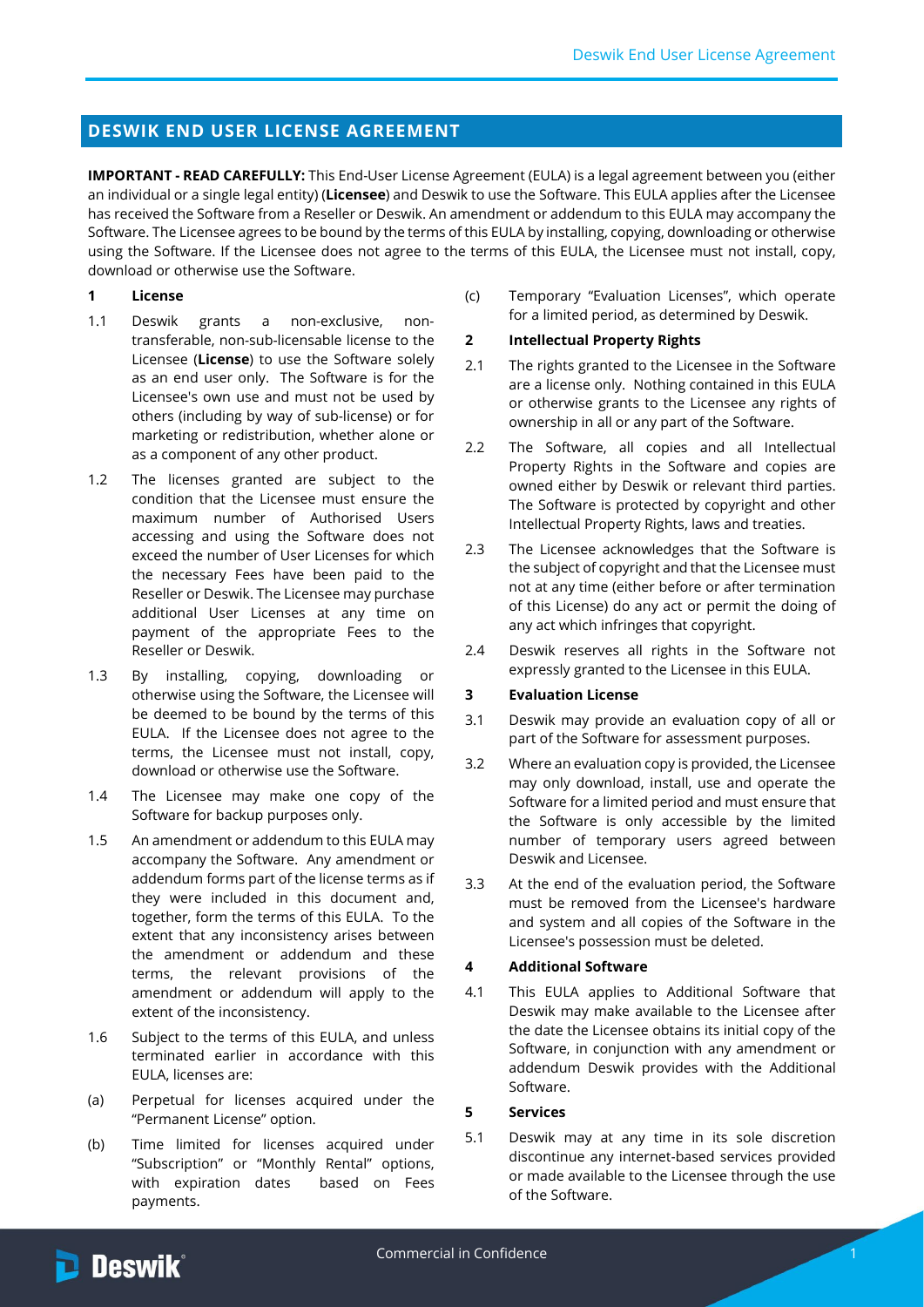5.2 Any support services will be provided by Deswik in accordance with the written terms for those services and may be subject to additional Fees.

# **6 License Fee**

- 6.1 In consideration of the grant of the License by Deswik, the Licensee must pay the License Fee. The Licensee must pay all Fees by their due date. Failure to pay Fees by the due date will result in the immediate termination of the licenses granted under this EULA which relate to the outstanding Fee.
- 6.2 The Licensee will pay all Fees net of any applicable withholding taxes. Deswik will work with the Licensee to avoid any withholding tax if exemptions, or a reduced treaty withholding rate, are available. If Deswik qualifies for a tax exemption, or a reduced treaty withholding rate, Deswik will provide reasonable documentary proof. The Licensee will provide Deswik reasonable evidence that it has paid the relevant authority for the sum withheld or deducted.

# **7 Rights and Restrictions**

- 7.1 The licenses are granted subject to the Licensee ensuring that the maximum number of Authorised Users accessing and using the Software is no greater than the number of User Licenses for which the necessary Fees have been paid. The Licensee must ensure that only an Authorised User uses the Software and that such use is strictly in accordance with the terms and conditions of this EULA.
- <span id="page-1-0"></span>7.2 Unless the Licensee has Deswik's prior written consent, the Licensee may only install the Software and make the Software available for use on hardware systems owned, leased, or wholly controlled by the Licensee.
- 7.3 If Deswik provides written consent to the Licensee under clause [7.2](#page-1-0) for installation of the Software on another system **(Other System)**, the Licensee must ensure that the terms of this EULA are complied with by users of the Other System. The Licensee indemnifies Deswik for all costs, damages and losses Deswik suffers arising from the installation and use of the Software on the Other System.
- <span id="page-1-1"></span>7.4 The Licensee may not modify, adapt, translate, rent, lease, loan, sub-license, market, sell, distribute, transfer, or create any derivative work based upon, the Software or any part of the Software including Embedded Software, Accessible Code or Protected Code.
- <span id="page-1-2"></span>7.5 The Software contains trade secrets and the Licensee may not decompile, reverse engineer,

disassemble or otherwise reduce the Software to a humanly perceivable form or attempt to derive the source code of the Software or any part thereof. The Licensee agrees not to divulge, directly or indirectly, any such trade secrets to any person, unless and until such trade secrets cease to be confidential, other than through a breach of confidentiality by the Licensee.

- <span id="page-1-3"></span>7.6 Notwithstanding anything else contained in this EULA, the Licensee may not use the Software to enable, support, or otherwise facilitate or help the Licensee or a third party to develop any product, software or service competitive with the Software or any of Deswik's other software products.
- 7.7 The Licensee must not directly or indirectly access or use any Embedded Software independently of the rest of the Software.
- <span id="page-1-4"></span>7.8 The Licensee must not copy or embed elements of the Accessible Code contained within the Software into other applications.
- <span id="page-1-5"></span>7.9 Subject to the terms of this EULA, the Licensee may modify the Accessible Code to develop bug fixes, for customisation or to install additional features for the sole use of the Licensee.

# **8 Embedded Software**

- 8.1 The Licensee acknowledges that the Software may contain Embedded Software and, in addition to the obligations of this EULA, additional obligations may apply to any use of the Embedded Software.
- 8.2 The Licensee must consult with Deswik and the relevant third party to acquire any necessary licenses and consents for the installation and use of any Embedded Software.

# <span id="page-1-6"></span>**9 Licensing Mechanisms and Penalties**

- 9.1 The Software includes license protection mechanisms designed to manage and protect the Intellectual Property Rights of Deswik and its thirdparty suppliers. The Licensee must not modify or alter these mechanisms to try to defeat the Software use rules that the mechanisms are designed to enforce. Deswik may immediately terminate this EULA, and any license granted under it, if any attempt is made to modify or alter these mechanisms.
- 9.2 The Software may also include a security mechanism to detect installation or use of unlicensed copies of the Software, and collect and transmit data to Deswik, and/or its affiliates or agents, about suspected unlicensed copies. Data collected does not include any customer data created with the Software. By using the Software, the Licensee consents to such detection and collection of data, as well as its transmission and use if suspected unlicensed copies are detected.

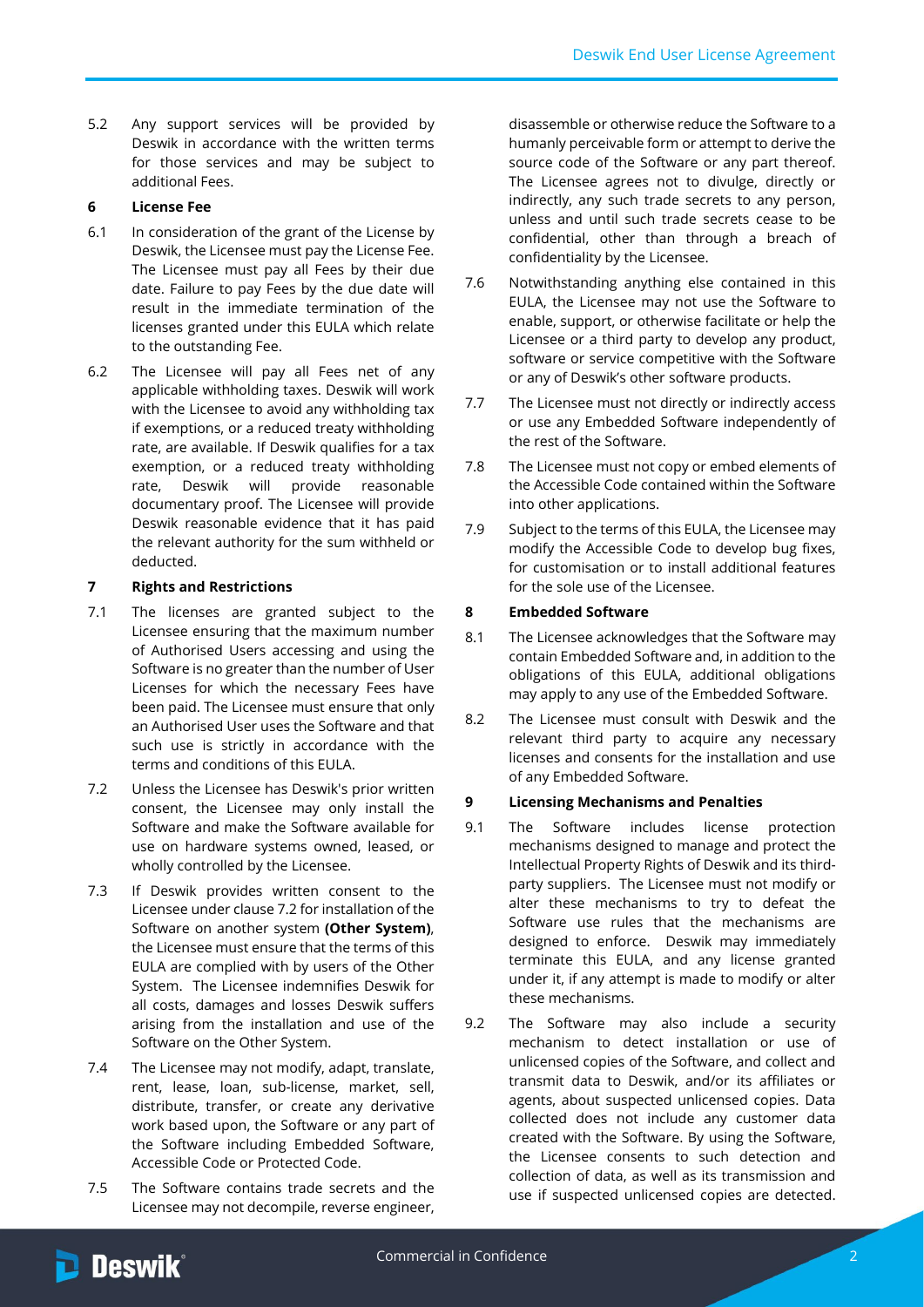Deswik will use this data only for the purpose stated in this clause 9.2.

- 9.3 If at any time Deswik reasonably suspects the Software has been distributed to or obtained by any person without Deswik's written consent or that Embedded Software is being varied, accessed or used independently of the Software, or that the Licensee is otherwise in breach of a term of this EULA, Deswik may require the Licensee to provide an unqualified certificate executed by the Licensee's auditor verifying the Licensee's compliance with the terms of this EULA.
- 9.4 If the Licensee's auditor does not provide the unqualified certificate within 90 days of Deswik issuing the request to the Licensee (or such longer period as Deswik may in its sole discretion agree), the Licensee will be considered to be in breach of the terms of this EULA and Deswik may terminate this EULA and all licenses granted under it.
- 9.5 Where a breach involves the distribution or use of Software outside the terms of the User License or any Additional User License or involves the use or attempted use or distribution of Embedded Software, Deswik and/or any third party owner of the Embedded Software may retrospectively charge the Licensee a fee calculated on the number of prohibited distributions or uses using the relevant list prices that Deswik and/or any third party owner of the Embedded Software charges for the Software or Embedded Software (as applicable). These charges are in addition to any other right or claim that Deswik or any third-party owner of the Embedded Software may have against Licensee and are in addition to any other Fees payable by Licensee under this EULA.

### **10 Publicity**

- <span id="page-2-0"></span>10.1 The Licensee grants Deswik the right to include the Licensee as a customer of Deswik in Deswik's promotional material, including on its website.
- 10.2 The Licensee may withdraw the rights given under clause [10.1](#page-2-0) by 30 days written notice to Deswik.

## <span id="page-2-4"></span>**11 Termination**

- 11.1 This License is effective from the date of execution of this Agreement until terminated in accordance with this clause.
- 11.2 Deswik may terminate this License immediately by notice in writing if:
- (a) the Licensee fails to pay the Fees by the due date; or
- (b) the Licensee is in breach of any term or condition of this License and such breach is not remedied within fourteen (14) days of written notice from Deswik.
- 11.3 The Licensee may terminate this License immediately by notice in writing if Deswik becomes, threatens or resolves to become or is in jeopardy of becoming subject to any form of insolvency administration or ceases or threatens to cease conducting its business in the normal manner.
- <span id="page-2-5"></span>11.4 Upon termination of this License for whatever reason:
- <span id="page-2-1"></span>(a) the Licensee must prevent all access to the Software and all Authorised Users must cease all use of the Software;
- <span id="page-2-2"></span>(b) the Licensee must remove all copies of the Software from the Licensee's hardware and system and any Other System and delete or destroy all copies of the Software and all Accessible Code in its possession, custody or control;
- (c) the Licensee may be required to provide Deswik with an unqualified certificate executed by the Licensee's auditor verifying compliance with clause [11.4\(a\)](#page-2-1) and [11.4\(b\);](#page-2-2)
- (d) Deswik may repossess the Software and any of Deswik's property in the possession, custody or control of the Licensee; and
- (e) Deswik will be discharged from any further obligations under this License.
- 11.5 Decommissioning of the Software by the Licensee will terminate this EULA between Deswik and the Licensee.
- <span id="page-2-6"></span>11.6 Upon termination of this License for any reason the Licensee shall have no right to a refund of the whole or any part of the license fees or other amounts paid for this License and the Software.
- 11.7 Termination is without prejudice to any rights Deswik may have as a result of breach of this License by the Licensee or an Authorised User.

#### <span id="page-2-3"></span>**12 Assignment or other Transfer**

- 12.1 The Licensee can only assign this License to succeeding parties in the case of a merger, acquisition or change of control if:
- (a) the Licensee notifies Deswik within sixty (60) days of the assignment;
- (b) the assignee agrees to be bound by the terms and conditions of this EULA; and
- (c) upon assignment or transfer, the assigning licensee makes no further use of the Software and deletes or destroys all copies of the Software in its possession, custody or control.

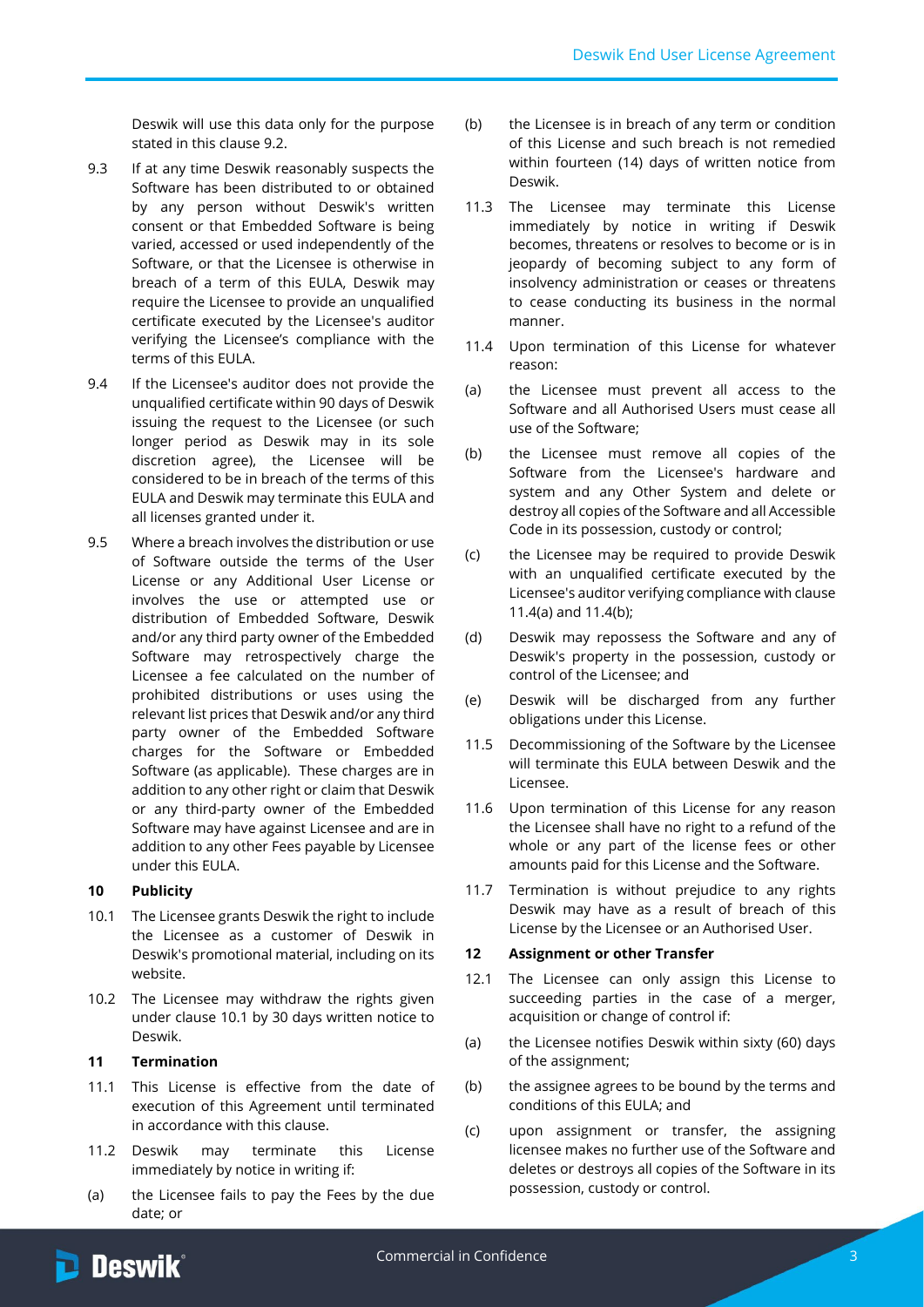- 12.2 Any purported assignment or transfer of the Software by the Licensee other than in accordance with the requirements of this clause [12](#page-2-3) will be void and will entitle Deswik to terminate this EULA in accordance with clause [11.](#page-2-4)
- 12.3 Deswik may assign its rights and obligations under this EULA without the consent of the Licensee. Any permitted assignee shall be bound by the terms and conditions of this Agreement.

#### <span id="page-3-2"></span>**13 Disclaimer and Limitation of Remedies**

- 13.1 The Software is provided on an as is basis. The Licensee acknowledges that software, by its very nature, is an imperfect product and has faults, gaps and other anomalies.
- <span id="page-3-0"></span>13.2 Deswik warrants to the Licensee that the Software conforms in all material respects to the Software specifications (as published by the developer of the Software) for a period of ninety (90) days from the date of delivery of the Software to the Licensee, provided the Software is used in accordance with ordinary industry practices and conditions and not modified. However, Deswik does **not** warrant that the operation of the Software will be uninterrupted or error free.
- 13.3 To the extent permitted by law, Deswik expressly disclaims any and all warranties concerning the Software, including any warranties of merchantability and/or fitness for any particular purpose, warranties of performance and any warranty that might otherwise arise from the course of dealing or usage.
- 13.4 Under no circumstances will Deswik be liable for any incidental, special, indirect, direct or consequential damages or loss of profits, interruption of business, loss of business opportunity or goodwill, any claims for indirect, special or punitive damages, third-party claims or any indirect or consequential losses or related expenses which may arise from installation or use of the Software, including but not limited to those resulting from defects in the Software, or loss or inaccuracy of data of any kind and whether or not Deswik has any notice of the possibility of such damages.
- 13.5 If Deswik breaches any provision of this agreement, Deswik's sole and exclusive maximum liability, whether based in contract, tort, or otherwise, will not in any event exceed, in Deswik's absolute discretion, either: (i) the total price paid for the Software; (ii) the cost of replacing the Software; (iii) the cost of

obtaining equivalent Software; or (iv) the cost of having the Software repaired.

- 13.6 The express warranty provided in clause [13.2](#page-3-0) is limited to the Licensee and is not transferrable. Deswik grants no other warranty, either express or implied, with respect to the use of the Software.
- 13.7 Nothing in this License is intended or will be construed as excluding or modifying any statutory rights, warranties or conditions which are applicable to this License or the Software and which by virtue of any legislation may not be modified or excluded.

### **14 Indemnity**

- <span id="page-3-1"></span>14.1 If the Software becomes or may become the subject of a claim of infringement of any third party's Intellectual Property Rights, Deswik may, at its sole option and discretion:
- (a) procure for the Licensee the right to use the Software free of any liability;
- (b) replace or modify the Software to make it noninfringing; or
- (c) refund any License Fees related to the Software by the Licensee.
- 14.2 The remedies set out in clause [14.1](#page-3-1) are the sole liability of Deswik and the exclusive remedy of the Licensee for any infringement of Intellectual Property Rights by Deswik in the Software or any other items provided by Deswik under this EULA.
- 14.3 The Licensee acknowledges and agrees that if the Licensee breaches this EULA and Deswik or a thirdparty owner of Embedded Software suffers any loss, damage, cost or expense directly or indirectly as a result of the breach, Deswik or the third party owner of the Embedded Software may bring an action directly against the Licensee.
- <span id="page-3-3"></span>14.4 The Licensee will indemnify Deswik and hold Deswik harmless against all costs, expenses, losses and claims made against Deswik as a result of any infringement of Deswik's or any third party's Intellectual Property Rights arising from the Licensee's or an Authorised User's modification of any part of the Software or other items provided by Deswik or any breach of this EULA.
- <span id="page-3-4"></span>14.5 The Licensee agrees that the Licensee must commence any action arising out of or related to this EULA or the Software or the Licensee's use of the Software within one (1) year of the loss or damage arising. After that time the Licensee agrees that any cause of action will be permanently barred.

#### <span id="page-3-5"></span>**15 Privacy**

15.1 Deswik may collect certain data and information from the Licensee and you and the Authorised Users in connection with your and their use of the

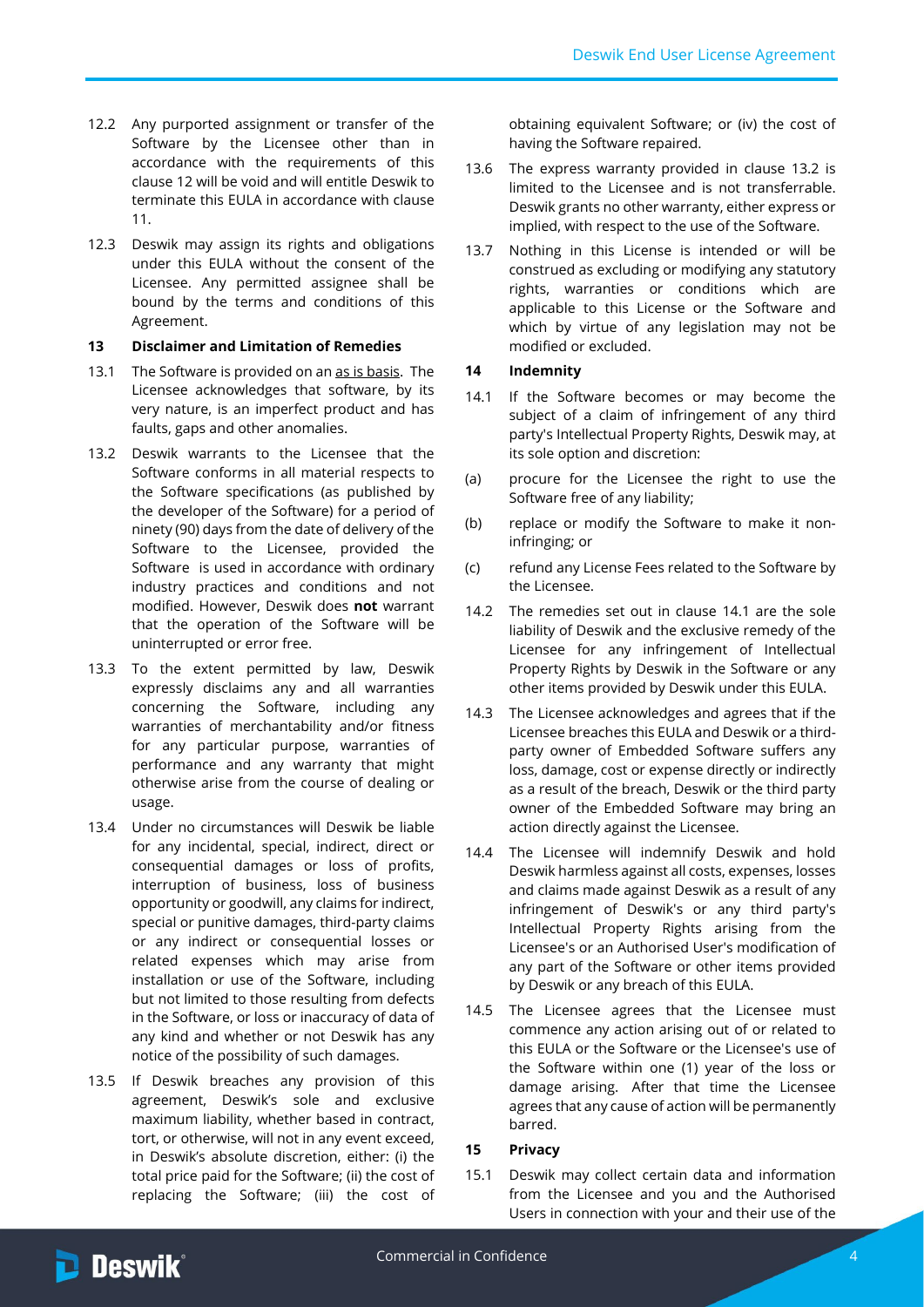Software, and otherwise in connection with this EULA.

15.2 Any data or information will be collected and used by Deswik in accordance with Deswik's privacy policy (available on Deswik's website at [www.deswik.com\)](http://www.deswik.com/) as amended or updated from time to time).

#### **16 Dispute Resolution**

- 16.1 The parties agree to comply with the dispute resolution provisions of this clause 16 in respect to any dispute which arises between the parties in respect to this EULA prior to commencing any litigation or arbitration.
- 16.2 **Dispute notice**. If there is a dispute between the parties, either party may give a notice to the other succinctly setting out the details of the dispute and stating that it is a dispute notice given under this clause 16.
- <span id="page-4-0"></span>16.3 **Notice in response.** Within 5 Business Days after the delivery of the dispute notice, the recipient must deliver to the other party a notice in response:
- (a) acknowledging the party's receipt of the dispute notice;
- (b) stating that it is a notice given under this clause [16.3;](#page-4-0) and
- (c) succinctly setting out any information it believes is directly relevant to the dispute.

### <span id="page-4-1"></span>16.4 **Initial meeting**

- (a) The parties must meet within 10 Business Days after the date of delivery of the dispute notice and attempt to resolve the dispute.
- (b) Each party must use its best endeavours to resolve the dispute and act in good faith.

# 16.5 **Mediation**

- (a) If the dispute is not resolved within 10 Business Days of the meeting held pursuant to clause [16.4](#page-4-1) or such further period as the parties may agree, any party may refer the dispute to the Australian Disputes Centre (**ADC**) for mediation.
- (b) The mediation will be conducted in accordance with the ADC Commercial Mediation Guidelines which set out the procedures to be adopted, the process of selection of a mediator and the costs involved.
- 16.6 **Agreement remains in force.** The parties must each continue to perform their respective obligations under this agreement pending resolution of the dispute.
- 16.7 **Injunctions**. Nothing in this clause 16 prevents any of the parties from commencing

injunctive relief where damages may be an inadequate or inappropriate remedy.

16.8 **Survival.** This clause 16 survives rescission, termination or expiry of this Agreement.

#### **17 Restrictions**

- 17.1 The export of the Software from the country of original purchase may be subject to control or restriction by applicable local laws.
- 17.2 The Licensee must:
- (a) determine the existence and application of any local laws prior to any proposed export and must obtain all necessary authorisations and permits; and
- (b) not export the Software in violation of any applicable legal restrictions on the export.

#### **18 Survival**

18.1 The provisions of clause [2](#page-0-0) (Intellectual Property Rights), [7.4,](#page-1-1) [7.5,](#page-1-2) [7.6,](#page-1-3) 7.7, [7.8,](#page-1-4) [7.9](#page-1-5) (Rights and Restrictions), [9](#page-1-6) (Licensing Mechanisms and Penalties), [11.4,](#page-2-5) [11.6](#page-2-6) (Termination), [13](#page-3-2) (Disclaimer and Limitation of Remedies), [14.4,](#page-3-3) [14.5](#page-3-4) (Indemnity), [15](#page-3-5) (Privacy), 16 (Dispute Resolution), [19.2](#page-4-2) (Law), [20](#page-4-3) (Definitions) and [21](#page-5-0) (Interpretation) survive rescission, expiry or termination of this EULA.

#### **19 General**

- 19.1 The Licensee must immediately advise Deswik if at any time the Licensee becomes aware of any breach of its obligations under this EULA.
- <span id="page-4-2"></span>19.2 This License is governed by and construed in accordance with the laws in force in Queensland and the Commonwealth of Australia. Any dispute under these terms shall be subject to the exclusive jurisdiction of the courts of Queensland and the Commonwealth of Australia and the parties submit to the jurisdiction of such courts for such purposes and waive any and all objections to jurisdiction or venue in such courts.

#### <span id="page-4-3"></span>**20 Definitions**

- 20.1 **Accessible Code** means source code that is unprotected and accessible in the Software and includes, without limitation, assemblies, scripts, macros, custom reports and workflows.
- 20.2 **Additional Software** means updates, patches, new functionality, supplements, plugins, custom modifications or new functionality specific to the Licensee's needs, or other add-on components of the Software.
- 20.3 **Authorised User** means a person who is authorised by the Licensee to access or use the Software under a User License.
- 20.4 **Deswik** means Deswik Mining Consultants (Australia) Pty Ltd (ACN: 130 036 832) of Level 9,

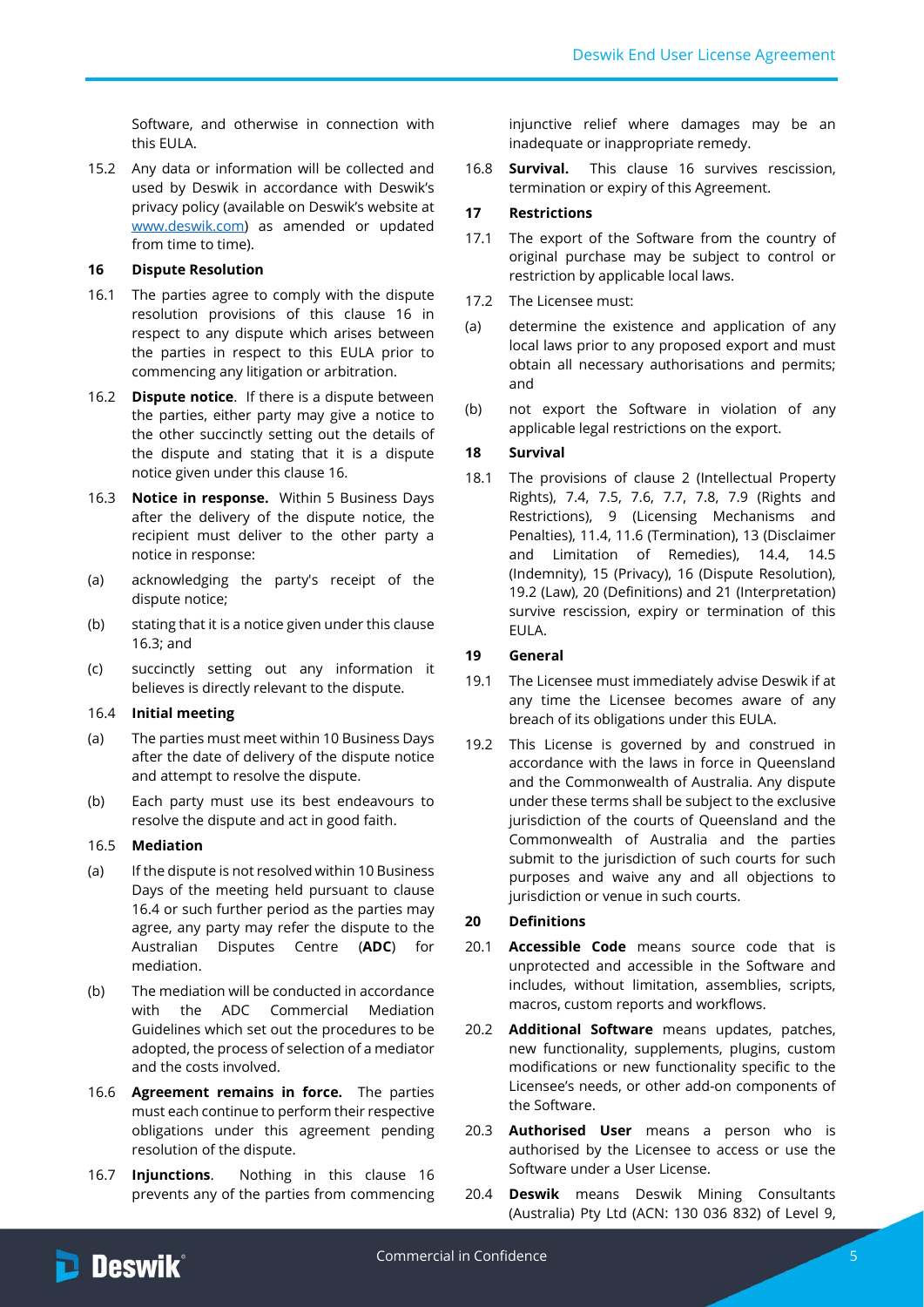348 Edward Street, Brisbane Queensland 4000, Australia.

- 20.5 **Embedded Software** means any third-party software which may contain Accessible Code or Protected Code licensed by Deswik from a third party and embedded in the Software.
- 20.6 **EULA** means this document and any amendment or addendum provided by Deswik to the Licensee.
- 20.7 **Fees** mean all fees and expenses payable by the Licensee to Deswik or a Reseller in acquiring the Software and any User Licenses.
- 20.8 **Intellectual Property Rights** means the rights comprised in any patent, copyright, design or trademark whether at common law or by statute, rights to apply for registration under a statute in respect of those or like rights and rights to protect trade secrets, goodwill or confidential information.
- 20.9 **Protected Code** means any source code which Deswik or a third party has taken steps to protect from access.
- 20.10 **Reseller means** an entity selling and distributing Deswik products which is authorised by Deswik to do so.
- 20.11 **Software** means the software that accompanies this EULA, including computer software, Additional Software, Accessible Code, Protected Code and associated media, printed materials, 'online' or electronic documentation, internet-based services and Embedded Software.
- 20.12 **User License** means a license or licenses granted by Deswik under this EULA to the Licensee to permit an Authorised User to access and use the Software. The number of User Licenses granted to the Licensee is dependent on the Fees paid by the Licensee.

# <span id="page-5-0"></span>**21 Interpretation**

#### 21.1 **Severability**

- <span id="page-5-2"></span>(a) Subject to clause [21.1\(b\),](#page-5-1) if a provision of this document is illegal or unenforceable in any relevant jurisdiction, it may be severed for the purposes of that jurisdiction without affecting the enforceability of the other provisions of this document.
- <span id="page-5-1"></span>(b) Clause [21.1\(a\)](#page-5-2) does not apply if severing the provision materially alters the:
	- (i) scope and nature of this document; or
	- (ii) the relative commercial or financial positions of the parties; or
- (iii) would be contrary to public policy.
- 21.2 **Entire Agreement.** This EULA and any addendums or supplements included with the Software and any Software Support and Maintenance Agreement entered into between the parties:
- (a) constitute the entire agreement between the parties about its subject matter and supersedes all prior contracts, arrangements and understandings in relation to that subject matter; and
- (b) may only be altered in writing signed by all parties. Deswik's consent may be withheld at its complete discretion with requirement to provide reasons.
- 21.3 **General**. In this document, unless the context otherwise requires:
- (a) a reference to:
	- (i) the singular includes the plural and the plural includes the singular;
	- (ii) a recital, clause, schedule or annexure is a reference to a clause of or recital, schedule or annexure to this document and references to this document include any recital, schedule or annexure;
	- (iii) any contract (including this document) or other instrument includes any variation or replacement of it and as it may be assigned or novated;
	- (iv) a statute, ordinance, code or other law includes subordinate legislation (including regulations) and other instruments under it and consolidations, amendments, re-enactments or replacements of any of them;
	- (v) a person or entity includes an individual, a firm, a body corporate, a trust, an unincorporated association or an authority;
	- (vi) a person includes their legal personal representatives (including executors), administrators, successors, substitutes (including by way of novation) and permitted assigns;
	- (vii) a group of persons is a reference to any two or more of them taken together and to each of them individually;
	- (viii) a reference to a day or a month means a calendar day or calendar month;
- (b) the meaning of any general language is not restricted by any accompanying example and the words 'includes', 'including', 'such as', 'for example' or similar words are not words of limitation;